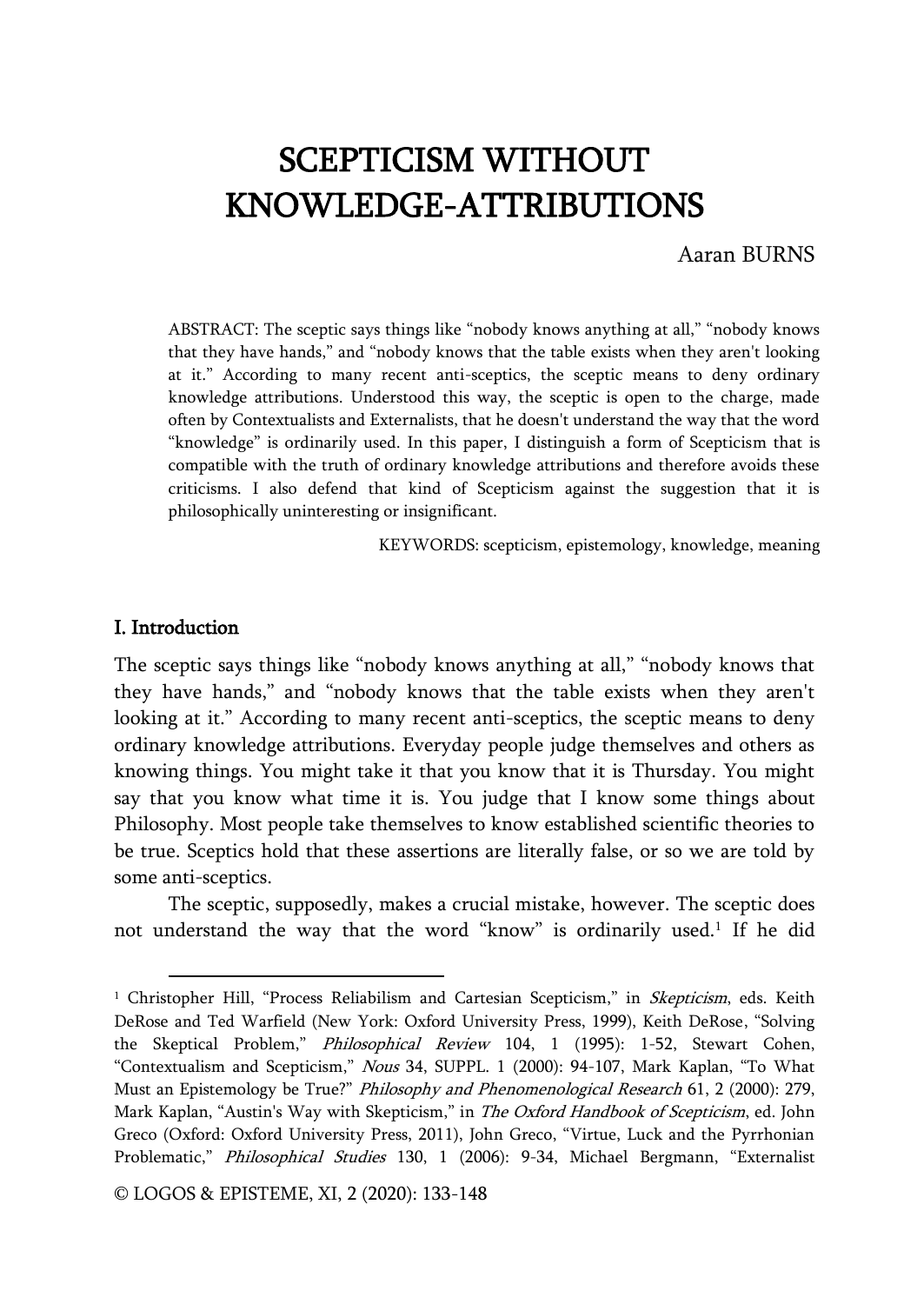understand it, he would see that he was wrong to deny ordinary knowledge attributions, and he would see that his arguments were unsound. So John Greco argues against a sceptical use of Agrippa's Trilemma in this way:

All knowledge, says the skeptic, must be grounded in good reasons. But not any reason is a good reason – one must have reasons for believing that one's reasons are true. But this, in turn, ensures that any attempt to ground knowledge in good reasons must be inadequate. For either (a) one's reasons will go on in an infinite regress, (b) they will come back in a circle, or (c) they will end arbitrarily. But none of these outcomes is satisfactory- none provides knowledge with grounding in good reasons. And therefore, the skeptic concludes, knowledge is impossible.... [however] knowledge is true belief resulting from a reliable process... put another way, the skeptic is just wrong to think that all knowledge producing processes are reasoning processes.<sup>2,3</sup>

In a discussion of Cartesian Scepticism, Greco first isolates the premises of a sceptical argument, and then criticizes the first one:

But in fact premise (1) of [the sceptical argument] is false... (1) requires that our evidence discriminate the truth of our belief from every alternative possibility whatsoever. But it is questionable whether our ordinary concept of knowledge in fact requires that our evidence do this.<sup>4</sup>

Likewise, Kaplan writes:

it seemed that the point of the argument was (a) to display a set of claims about the extent and nature of our knowledge to which we recognize ourselves to be committed and (b) to show that these claims jointly lead to disaster... Austin's response shows that the argument, at least to this extent, fails to accomplish the first of its two objectives: a crucial premise of the argument [the one about the meaning of "knowledge"!]... does not seem to be among our commitments, if ordinary practice is any guide.<sup>5</sup>

And DeRose's "solution" to the "sceptical paradox" is one in which it turns out that the sceptic fails to refute ordinary knowledge attributions:

according to contextualists, the skeptic, in presenting her argument, manipulates

<u>.</u>

Responses to Skepticism," in The Oxford Handbook of Scepticism, ed. John Greco (Oxford: Oxford University Press, 2011), 504-32, David Armstrong, Belief, Truth and Knowledge (Cambridge: Cambridge University Press, 1973), 157, Alvin Goldman, Epistemology and Cognition (Cambridge, Mass: Harvard Univ. Press, 1995).

<sup>2</sup> Greco. "Virtue, Luck and the Pyrrhonian Problematic," 9-10.

<sup>&</sup>lt;sup>3</sup> Greco is not a straightforward Reliabilist, contra what this quotation might suggest. For his more detailed analysis, see Greco, "Putting Skeptics in their Place."

<sup>4</sup> Greco, "Putting Skeptics in their Place," 56.

<sup>5</sup> Kaplan, "Austin's Way with Skepticism," 353.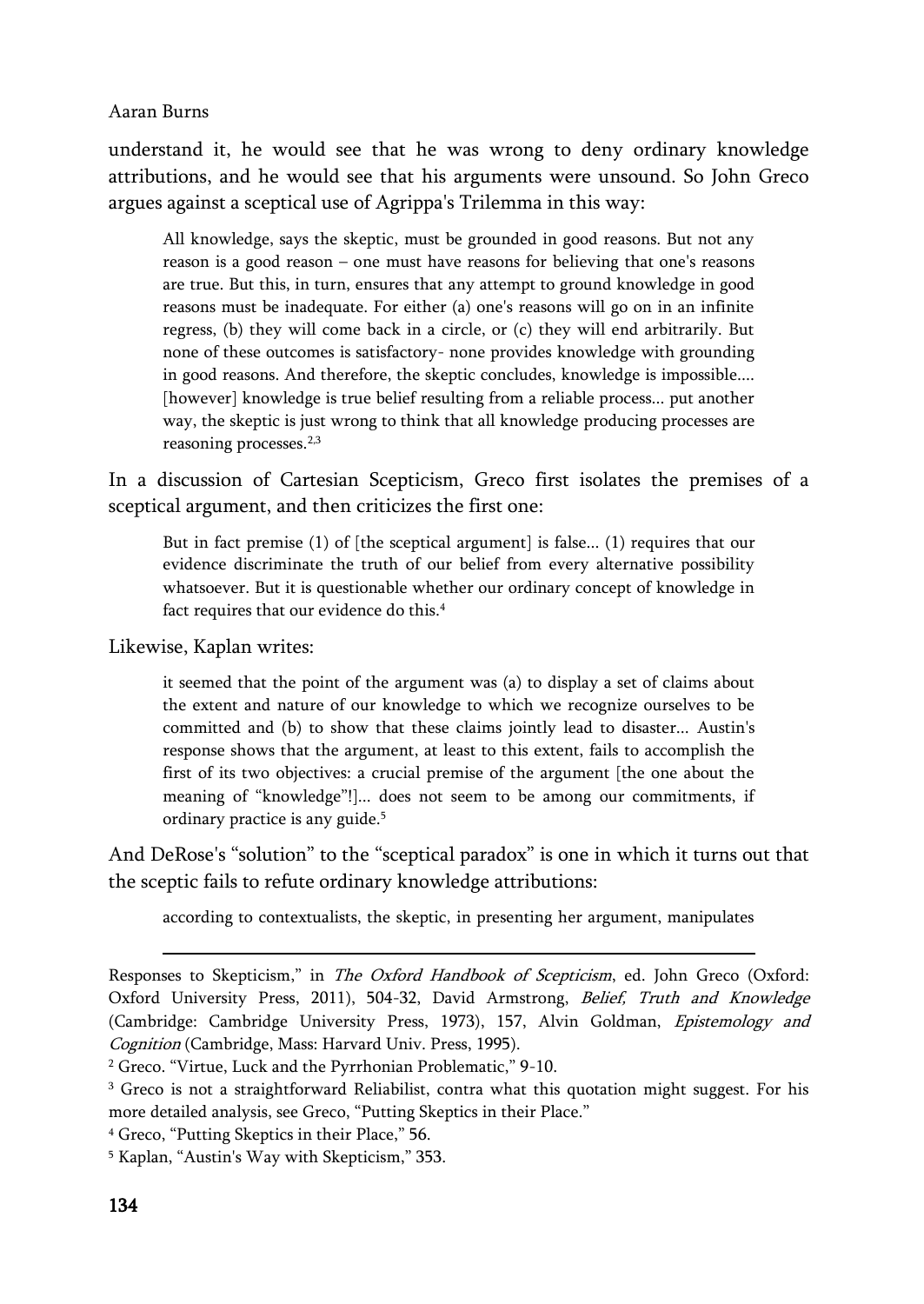### Scepticism without Knowledge-Attributions

the semantic standards for knowledge, thereby creating a context in which she can truthfully say that we know nothing or very little. What we fail to realize, according to the contextualist solution, is that the skeptic's present denials that we know various things are perfectly compatible with our ordinary claims to know those very propositions.... Once we realize this, we can see how both the skeptic's denials of knowledge and our ordinary attributions of knowledge can be correct.<sup>6</sup>

For Externalist philosophers like Greco, the sceptic just flatly defines knowledge in a non-ordinary way. For Contextualists like DeRose, the sceptic fails to recognize that the standards for correctly saying "I know that P" change with context. On either view, the sceptic fails to show that ordinary assertions like "I know that P" are false, so Scepticism is undermined.<sup>7</sup>

The object of this paper is to present an alternative way of thinking about Scepticism against which this kind of criticism is of no force at all.<sup>8</sup> Let's say that the kind of Scepticism which denies ordinary knowledge attributions is "Semantic Scepticism." In this paper I distinguish an alternative conception of Scepticism to the semantic one. I call it Pessimistic Scepticism.<sup>9</sup>

Section 3 makes an analogy between the critics above and a similar critic of debates about the existence of God. Section 4 concerns the critic's argument that there is no philosophically significant alternative version of Scepticism to the knowledge-attribution conception of Scepticism. Sections 4-8 show that argument to be unconvincing, and develop my promised alternative conception of Scepticism. Section 9 canvasses a promising way in which debates about Scepticism may fruitfully proceed in my proposed direction.

<sup>6</sup> DeRose, "Solving the Skeptical Problem," 4-5.

<sup>7</sup> For lucidity, I will continue to speak of this criticism as the idea that "the sceptic presupposes a non-ordinary definition of knowledge." That isn't quite an accurate characterization of Contextualist approaches to Scepticism, but those approaches do share the basic idea which I want to discuss.

<sup>8</sup> Have sceptics historically asserted anything like "when ordinary people say that they know things, what they are saying is false"? For my money, the answer to this question is plainly "no," but I won't defend that claim here.

<sup>9</sup> To be clear, I am not trying to criticize the work of the philosophers cited above. They might be right in their criticisms of Scepticism the way that they understand it. Here I try to see if there is any other way of understanding Scepticism which sidesteps the issues that these philosophers discuss.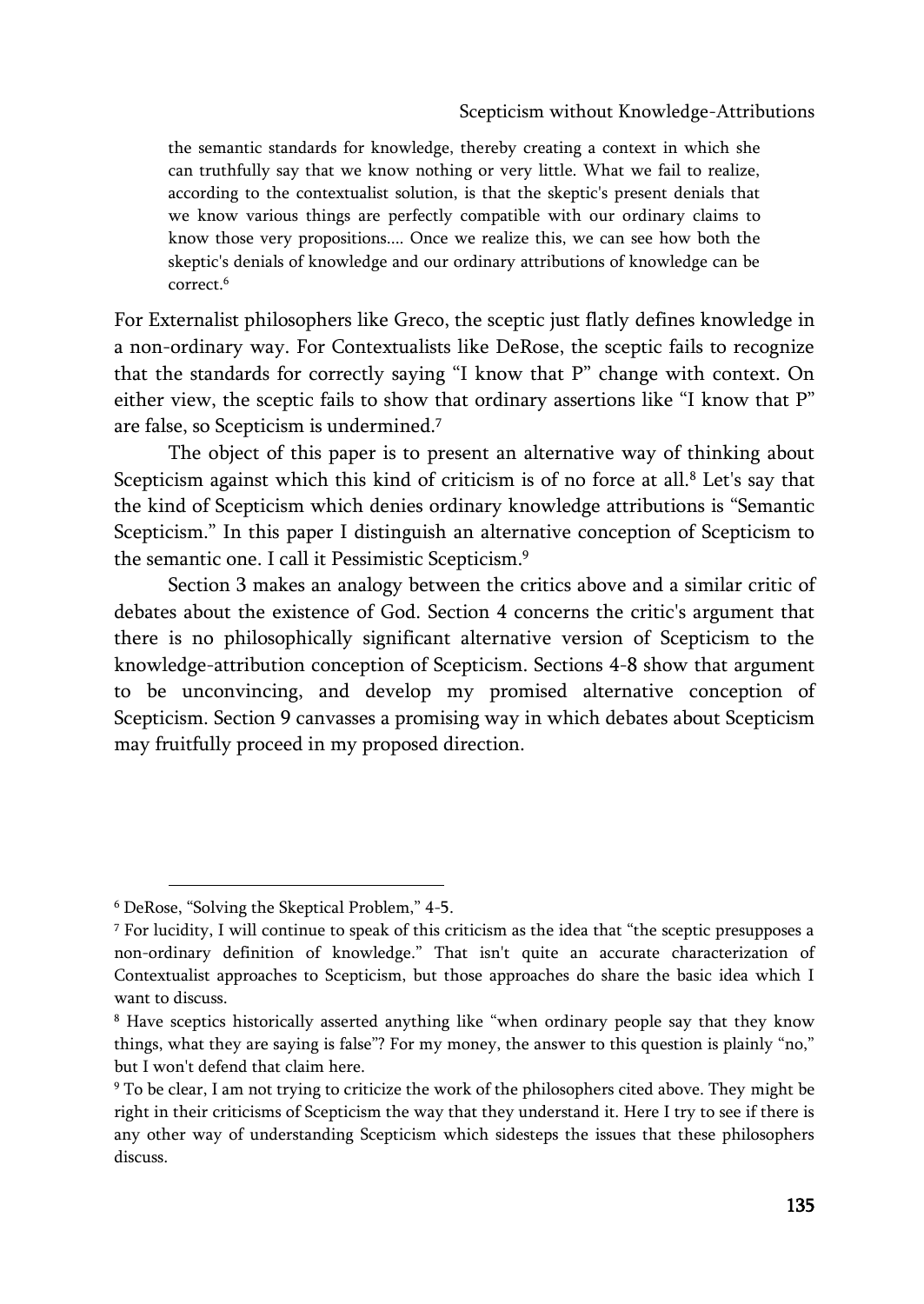# 2. An Analogy: Theism and The Problem of Evil

Suppose that Richard and Graham argue about whether or not there is a God.<sup>10</sup> They argue in the usual ways—Graham with the argument from evil; Richard with the fine-tuning argument. Now suppose I walk in and I tell Richard and Graham that the truth conditions of ordinary statements like "God exists" are just these: (i) religious practices and beliefs make a lot of people happy and (ii) lots of people believe very confidently that something created the universe. Suppose that I manage to convince Richard and Graham that that's what "God exists" means. I think if I interrupted the debate in this way, neither Richard nor Graham would have any idea what I was trying to do. They might come to agree with me that "God exists" means what I say that it does, for most ordinary English speakers, but they would surely insist that the point is of no significance at all for their debate. Moreover, Graham, even though he says things like "God does not exist" in his debate with Richard, would laugh at the suggestion that his view was false or his arguments unsound because of my quibbles about the words "God exists." Graham and Richard would unite in explaining to me:

we have already agreed that we will mean by 'God exists' that there is some thing which is all good, all powerful, all knowing and created the universe. Never mind what other people mean. Don't get us wrong, its very interesting that other people mean something different, but it doesn't have anything to do with our debate.

Graham and Richard can properly lecture me in this way because their views are not about the words "God exists" as used in ordinary English. Richard is not saying that when ordinary people say "God exists," what they are saying is true, and Graham is not saying that when ordinary people say "God exists," what they are saying is false. Their views are about whether there is in reality a certain entity, defined in a specific way. Moreover, the interesting and philosophically significant positions that Graham and Richard could take are those about whether there is in reality an entity which meets their definitions. The parallel positions about whether ordinary people are speaking truly in saying "God exists" are just besides the point.

These same ideas are applicable in discussions of Scepticism. The sceptic gives an argument for the claim that nobody knows anything, or that nobody knows anything in a certain domain. The anti-sceptic replies that the sceptic is

<sup>10</sup> Richard and Graham are of course Richard Swinburne and Graham Oppy. See Richard Swinburne, The Existence of God (New York: Oxford University Press, 2004) and Graham Oppy, Arguing About Gods (Cambridge: Cambridge University Press, 2006).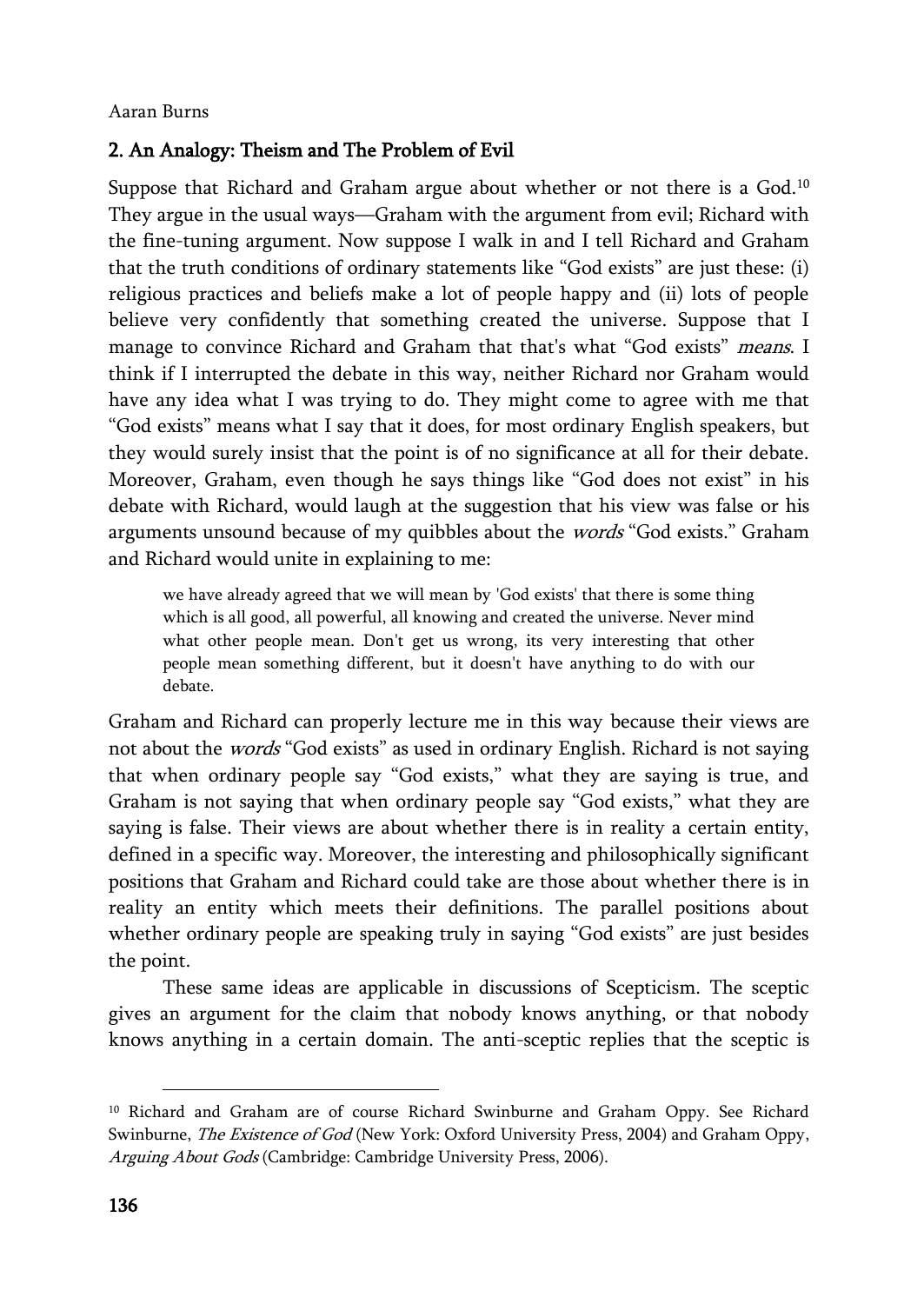using the word "know" in a non-ordinary way, and so fails to refute ordinary knowledge attributions. The sceptic could surely reply:

What I mean by 'knowledge,' never-mind what anyone else means, is belief that meets such-and-such conditions. I am interested in convincing you that you do not know anything, in my sense of that word. Don't get me wrong, it's very interesting that other people mean something different, but it doesn't have anything to do with what I am trying to do.

# 3. Is Scepticism Significant?

 $\overline{\phantom{a}}$ 

If the sceptic responds to his critics in the way I paint him as responding in the last section, then he cannot be a Semantic Sceptic. He must agree that when people say things like "I know that P," what they are saying is true. His only qualification will be that he wants to convince the anti-sceptic that he does not know anything, in the sceptic's sense of "knows."

If the sceptic makes that move, there will be critics who will say that his sceptical conclusion is therefore of no significance whatsoever. They will say that if the sceptic isn't using the word "know" in an ordinary way, then his arguments are uninteresting, and his position not worth philosophical attention. Barry Stroud endorses this way of thinking. In discussing a Cartesian argument against knowing anything about the physical world, Stroud comments:

So it can easily look as if Descartes reaches his sceptical conclusion only by violating our ordinary standards and requirements for knowledge... the sceptical conclusion is... a misunderstanding or distortion of the meanings of the words in which it is expressed. It is at first astonishing to be told that no one can ever know anything about the world around us, but once we learn that the 'knowledge' in question is 'knowledge' that requires the fulfilment of a condition which is not in fact required for the everyday or scientific knowledge we are interested in, we will no longer be surprised or disturbed by that announcement. We do not insist that the dream-possibility must always be known not to obtain in order to know things in everyday or scientific life. When we find that Descartes's sceptical reasoning does insist on that requirement, we will find that his sceptical conclusion does not contradict anything we thought we knew at the outset. We might find it quite believable that there is no knowledge of the world fulfilling all the conditions of Descartes's special 're-definition' of knowledge. But properly understood, his conclusion would not deny what its peculiar linguistic form originally led us to suppose it denies, and it would pose no threat to our everyday knowledge and beliefs.<sup>11</sup>

<sup>&</sup>lt;sup>11</sup> Barry Stroud, *The Significance of Philosophical Scepticism* (New York: Oxford University Press, 2008), 40.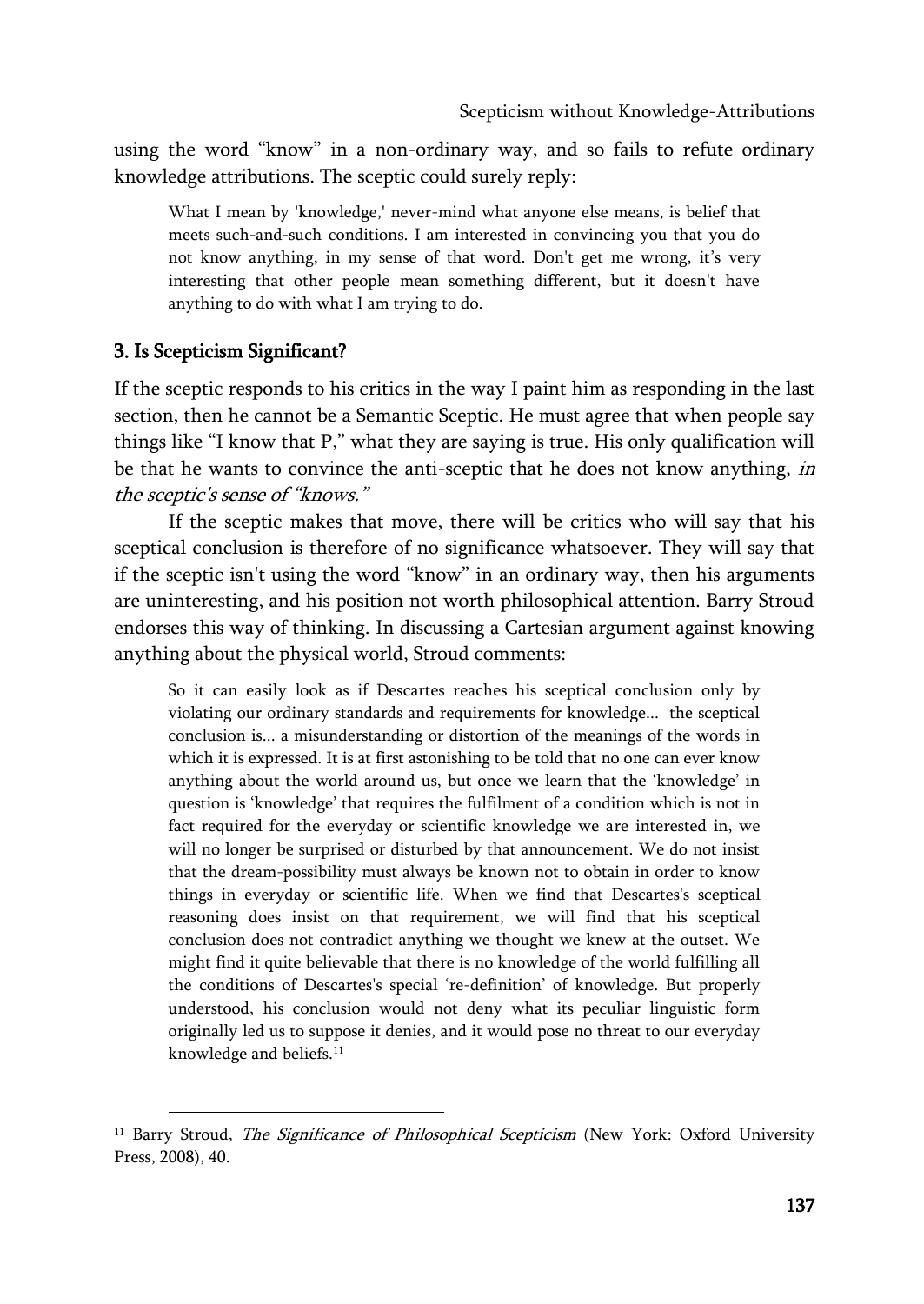So far, all Stroud has done is point out that a sceptic who stipulates his own sense of "know" will not refute ordinary knowledge attributions. The sceptic can grant this, but he will insist that his view is not about ordinary knowledge attributions anyway. But, Stroud argues that if the sceptic makes this move, then:

Any exhilaration or disquiet we might have felt on first encountering [the sceptical argument] must therefore have been due to nothing but illusion...If there were nothing more behind Descartes's sceptical conclusion... it would indeed be profoundly uninteresting... Descartes's assessment of his own position is thought to deviate so radically and so obviously from our familiar assessments that it cannot be expected to reveal anything of deep or lasting significance about the human knowledge we are interested in.<sup>12,13</sup>

If the sceptic is not denying ordinary knowledge attributions then he is, according to Stroud, not doing anything interesting or of deep and lasting significance. We may sum this up as an argument against the sceptic of this sort:

#### The Significance Argument

- 1) Either the sceptic wants to deny ordinary knowledge attributions or he doesn't.
- 2) If he doesn't want to deny ordinary knowledge attributions, then his arguments are uninteresting and of no deep and lasting significance.
- 3) Therefore, either the sceptic denies ordinary knowledge attributions or his arguments are uninteresting and of no deep and lasting significance.

The difficulty with the argument is obviously (2). What reason is there to accept (2)? Stroud gives an analogy:

Suppose someone makes the quite startling announcement that there are no physicians in the city of New York. That certainly seems to go against something we all thought we knew to be true. It would really be astonishing if there were no physicians at all in a city that size. When we ask how the remarkable discovery was made, and how long this deplorable state of affairs has obtained, suppose we find that the bearer of the startling news says it is true because, as he explains, what he means by 'physician' is a person who has a medical degree and can cure any conceivable illness in less than two minutes.1 We are no longer surprised by his announcement, nor do we find that it contradicts anything we all thought we knew to be true. We find it quite believable that there is no one in the whole city

<sup>&</sup>lt;sup>12</sup> Stroud, *The Significance of Philosophical Skepticism*, 40.

<sup>&</sup>lt;sup>13</sup> Stroud (*The Significance of Philosophical Skepticism*, 40-82) defends the sceptical argument from this line of criticism in the end, by arguing that the sceptic does not use the word "know" in a non-ordinary way. Still, he does endorse (at least in this book) the idea that, if the sceptical conclusion is not at odds with ordinary knowledge attributions, then it is of no significance.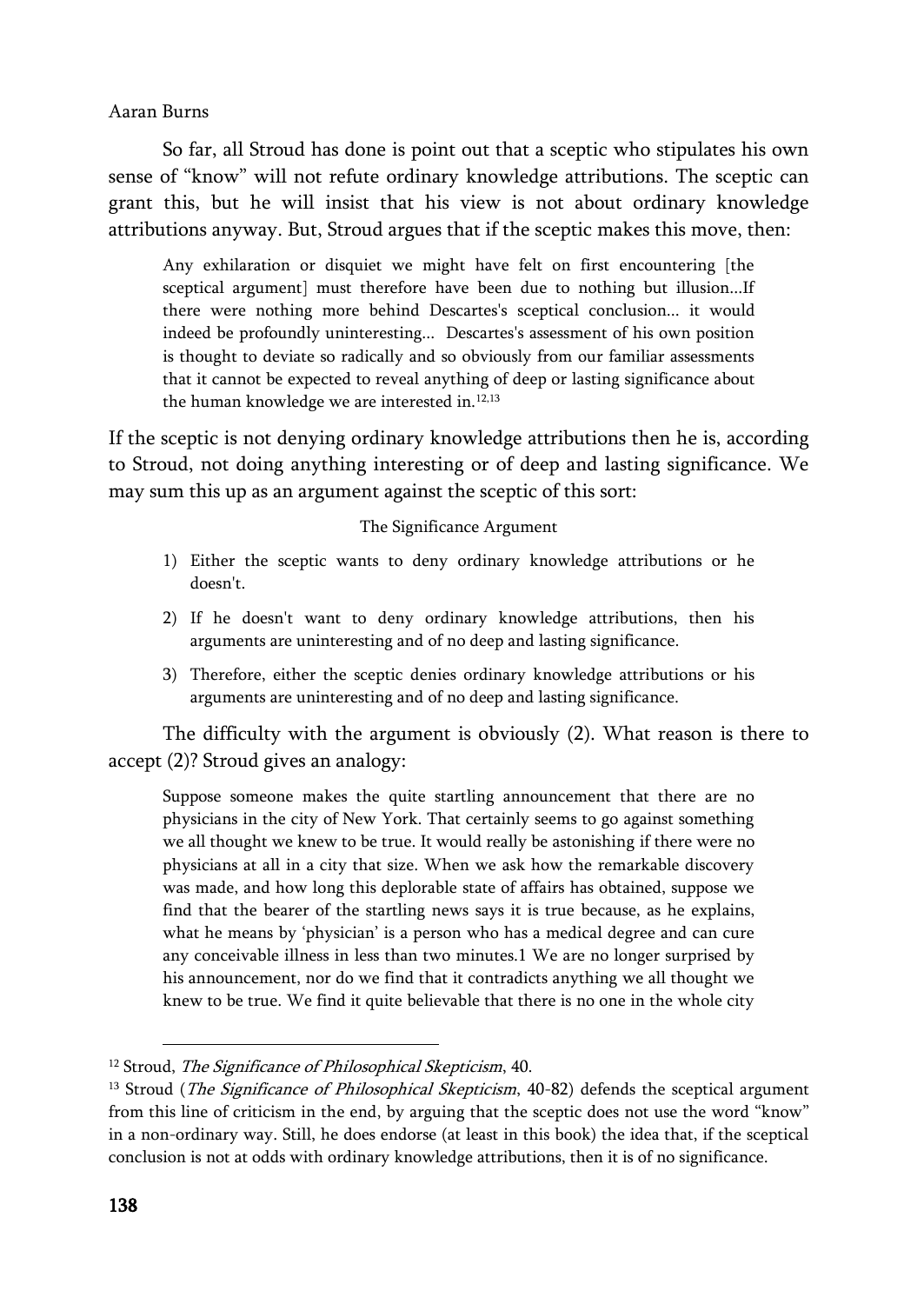Scepticism without Knowledge-Attributions

who fulfils all the conditions of that peculiar 're-definition' of 'physician.' Once we understand it as it was meant to be understood, there is nothing startling about the announcement except perhaps the form in which it was expressed. It does not deny what on first sight it might seem to deny, and it poses no threat to our original belief that there are thousands and thousands of physicians in New York.<sup>14</sup>

According to Stroud, a sceptical argument that is compatible with knowledge attributions is analogous to the argument about Physicians in New York. We find the sceptic's conclusion absurd, but then once he explains what he means to say, we find his conclusion boring because it does not contradict anything that we believe. That is why Stroud thinks that (2) is correct.

# 4. Does the Sceptic Contradict What I Believe?

I find Stroud's line of thought here baffling. There are two problems; one small and one serious. I begin with the smaller one and consider the serious one in the next section.

Stroud depicts the physician argument as being insignificant because it does not contradict our belief that there are physicians in New York, and he takes the sceptic's arguments to be much the same; insignificant because they fail to contradict anything that we believe. But, it is far from clear that the usual sceptical arguments do not contradict anything that I ordinarily believe. Stroud's argument hinges crucially on the claim that if the sceptic does not contradict our belief that we have knowledge of the world, then he does not contradict *anything* that we believe. This is a non-sequitur. It does not follow from the fact that the sceptic does not contradict one belief of mine, that he does not contradict any belief of mine.

Consider the sceptic who says that nobody knows anything about the physical world. It is logically possible that the sceptic's conclusion, although it does not contradict our belief that we know about the world, nevertheless contradicts something else that we ordinarily believe. Let X stand for the stipulated meaning of the sceptic's word "know," whatever that meaning is. When the sceptic says we cannot know about the world around us, he says:

4) We cannot X about the world around us.

Now, it is logically possible that I possess both of these distinct beliefs:

<sup>&</sup>lt;sup>14</sup> Stroud, *The Significance of Philosophical Skepticism*, 40.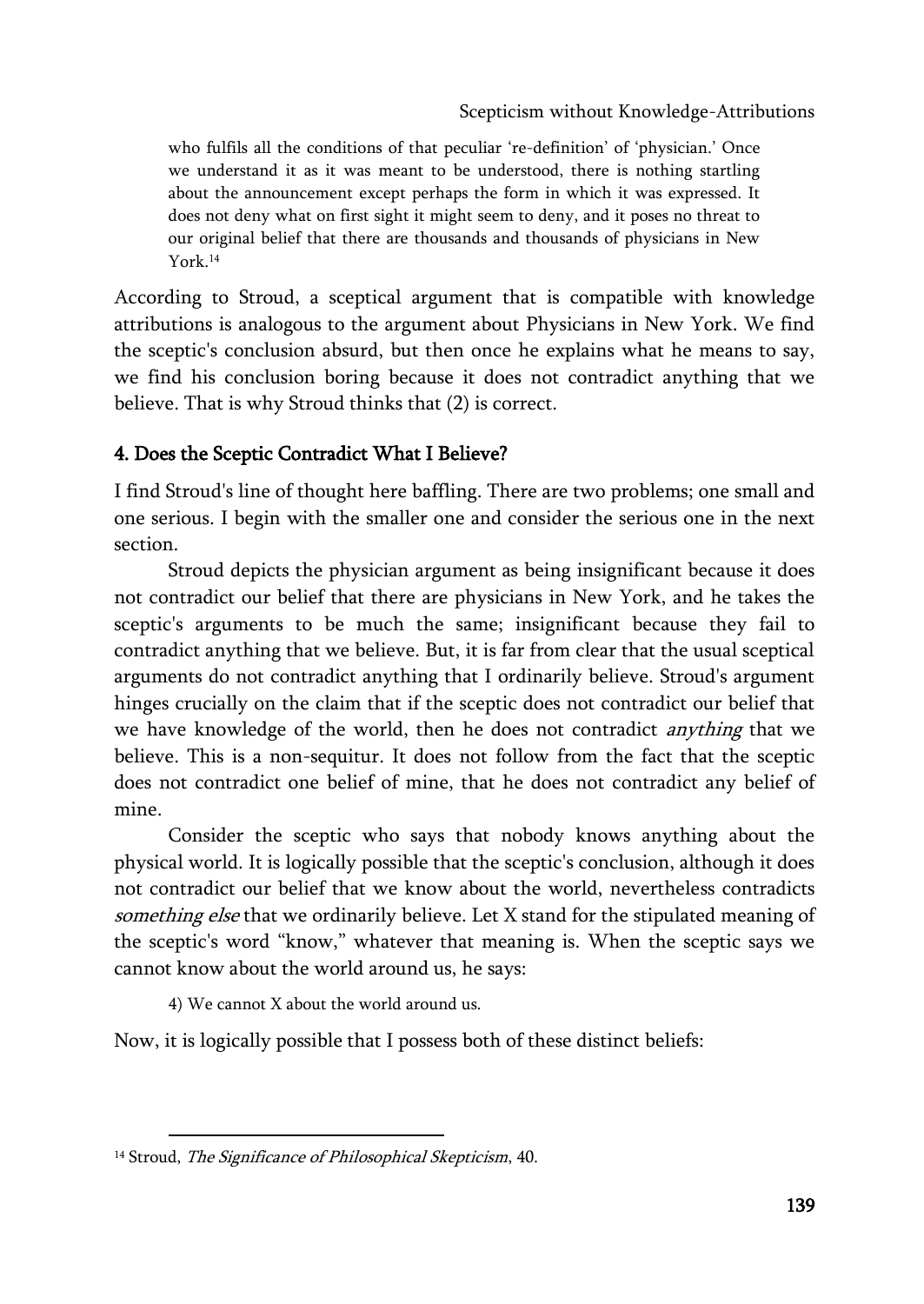5) I do know about the world around me.

6) I do X about the world around me.

We may suppose that the sense of "know" in  $(5)$  is the ordinary sense and that the sceptic's X is not that ordinary meaning. Then, although my belief which I would express by (5) does not contradict (4), I might have a different belief, (6), which does contradict (4). Furthermore, my belief that contradicts (5) need not be so explicit as (6). Suppose that I have another concept, "schnowledge" which is such that X is a necessary condition for "schnowing" something. Then I might hold both (5) and:

7) I do schnow about the world around me.

And (7) does contradict (4). Thus it is not true that if the sceptic's definition of "knowledge" is not the ordinary one, then his conclusion does not contradict anything that we ordinarily believe.

This is how the matter stands with respect to logic. An anonymous referee responded to this point claiming that, while it is correct, it makes no difference. Sure, the reply goes, we might have all sorts of beliefs which contradict (4), but the only relevant point is that (4) does not contradict our belief that we have knowledge.

I do not see why this must be the only relevant point at all. If the sceptic has a sound argument for a conclusion which contradicts something that we believe, I do not see why the fact that the contradicting belief is not the belief that we have knowledge should somehow undercut the significance of the sceptic's conclusion. After all, he would still refute something which we believe.

Certainly, if we are thinking of the sceptic as someone who aims solely to refute our belief that we have knowledge, the fact that his conclusion does not contradict that belief would be the only relevant point, but in this paper I am exploring whether there is any *other way* for the sceptic to develop his views, and so to insist that the only relevant point is whether the sceptic contradicts my belief that I have knowledge is to beg the question.

The sceptic might, for example, aim to refute our belief that our evidence favours ordinary beliefs about the world over the dream hypothesis, and if we really do have that belief, he will succeed in contradicting something that we believe. If the critique is to provide a solution to the problem of Scepticism, it must really be a solution to the problem. It won't do for the critique to show merely that Scepticism is not in conflict with beliefs about knowledge while conceding that it is in conflict with various other beliefs of ours. Such a "solution" is so in name only. It must be claimed that Scepticism does not contradict *any* belief of ours.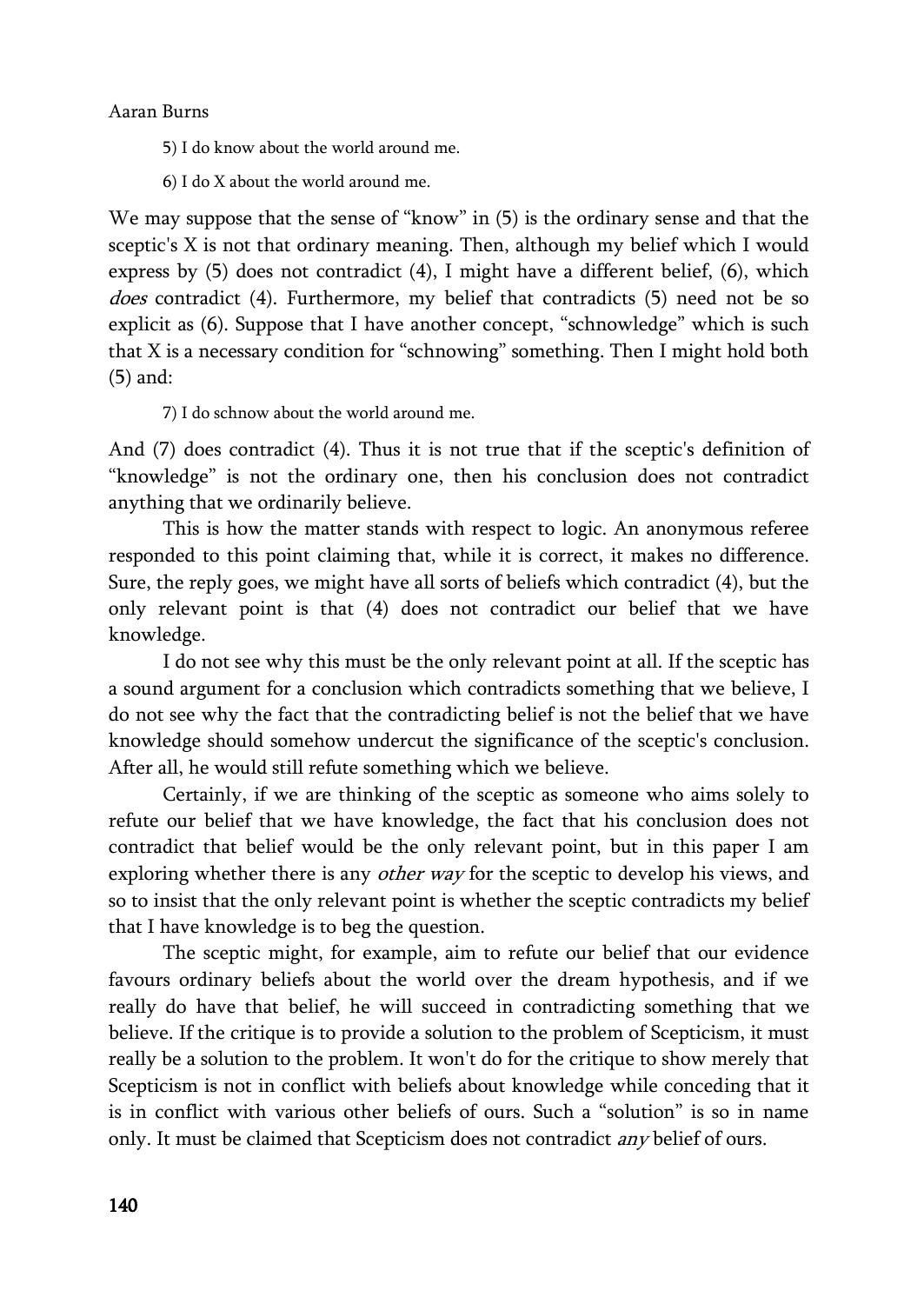It might be countered, however, that we simply do not have the belief that our evidence favours ordinary beliefs about the world over the dream hypothesis. It might even be added that once I realize that my belief, (5), does not involve a sense of "know" a necessary condition for which is X, I will be able to see that I never really believed that I could do what the sceptic says I cannot. Once we clear aside the confusions which arise when we frame the issue in terms of "knowledge," perhaps it is just obvious that I never did believe that I could tell whether or not I was dreaming.

This last argument is incredibly presumptuous about what I do and do not believe. It presumes that nobody really ever believed that their evidence favoured that they are sitting at their desks over the hypothesis that they are dreaming, and that they were only tempted to suppose that they believed it because they got confused by the sceptic's use of the concept of "knowledge." I can only speak for myself in saying that I really think that I did believe, prior to considering the sceptic's argument, that my evidence favoured the view that I was not dreaming. This is why when I considered what Descartes had to say about there being no marks by which to tell whether or not one was awake or asleep, I was every bit as astonished as he was. If this is right, then the sceptic's conclusion does contradict something that I believe, and in such a case, the argument will be significant, pace Stroud, exactly because it does contradict something that I believe. I leave the reader to determine whether they too have this belief.

# 5. Pessimistic Scepticism

On to the serious problem with Stroud's line of thought. Even setting aside all of the sociological questions about what we already believe, the sceptic's conclusions might well be interesting and significant even if they are compatible with ordinary knowledge attributions and even if they do not contradict something that we believe. It isn't as though a necessary condition for an idea being interesting is that it contradicts something I already believe.

Suppose, for the sake of argument, that the ordinary meaning of "knowledge" turned out to be merely "belief held very confidently." The sceptic will not deny that there are such beliefs. If that were the meaning of "knowledge," would it follow that there is no interesting way for the sceptic to develop his position? Surely not. Surely he could argue that although ordinary knowledge attributions are true (because many people believe things confidently), it is still the case that nobody knows anything in his sense of the word, and, that what is ordinarily called "knowledge" is really quite pathetic. It is a mere charade of little to no value. Meeting ordinary standards of knowledge is not something which we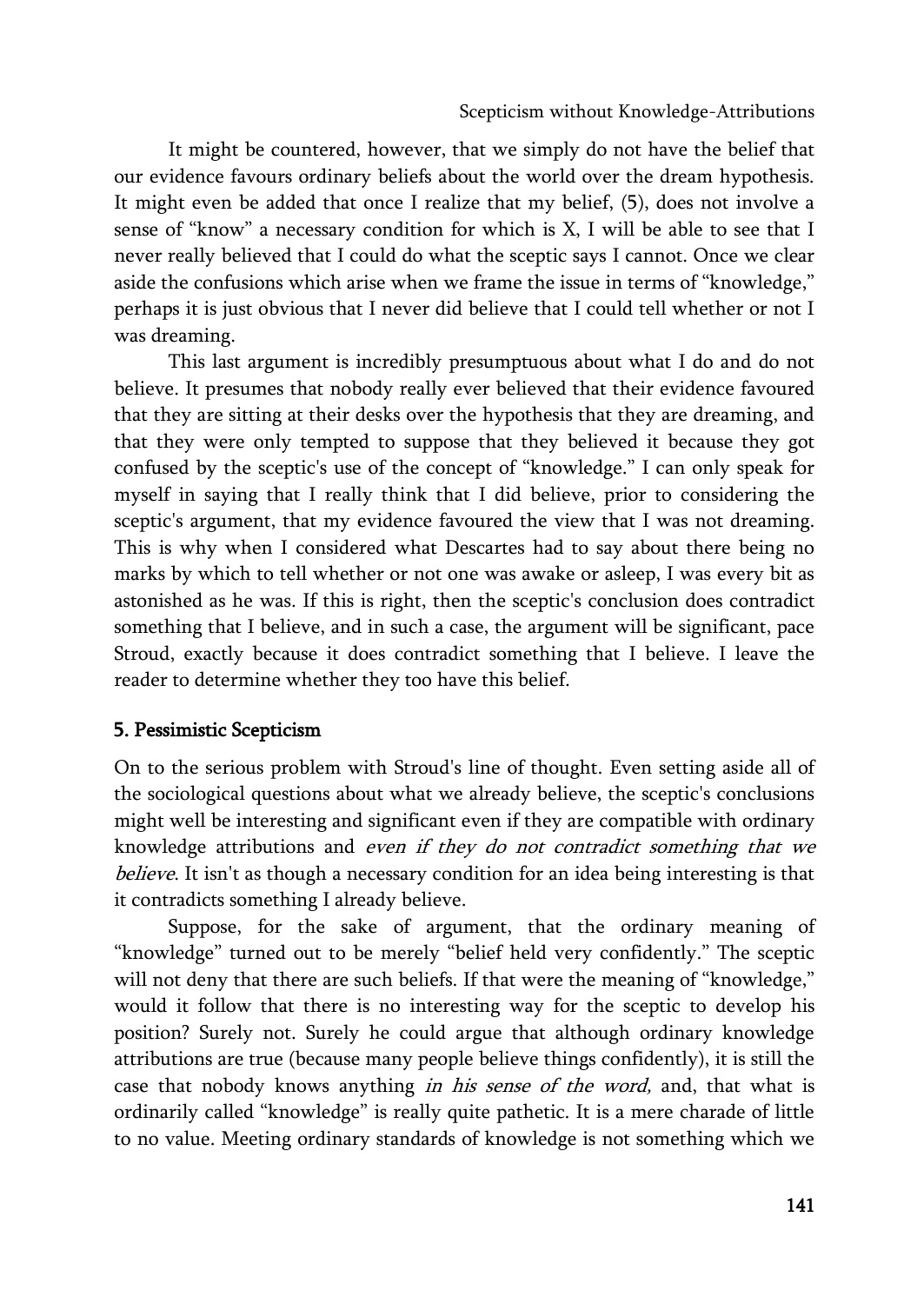should be happy with, because it is a pretty low bar to begin with. This, at any rate, would be sceptic's pessimistic assessment of human cognitive achievements.

That, I suggest, is how the sceptic should develop his views against his critics. He should allow that perhaps ordinary knowledge attributions are all true, whatever they mean, but insist that the ideas that pass for "knowledge" ordinarily are a miserable achievement not worth taking authoritatively over alternative beliefs. He should insist this even if the ordinary meaning of "knowledge" is best understood in terms of, for example, reliability or if the standards for "knowledge" vary with context.

Call this pessimistic assessment, "Pessimistic Scepticism." It is important to note that Pessimistic Scepticism is not the denial of ordinary knowledge attributions at all. It is first and foremost a negative and dismissive attitude towards human cognitive achievements. The pessimistic sceptic is someone who thinks that nothing that we normally call "knowledge" is worthy of any respect or appellation. He thinks we haven't really achieved anything particularly valuable with any of our efforts to discover the truth. Maybe—just maybe—we have actually got the truth about some things, but even still, our methods of arriving at our views are feeble, full of doubts, fragility and insecurity, and the resulting views are not worthy of respect or authority over the alternatives. Equally, maybe—just maybe—we "know," in the ordinary sense of "know" various things, but the sceptic will insist that "knowing" in that sense is pretty thin soup. He will say that there isn't anything valuable or noteworthy about our "knowing" in the ordinary sense, because meeting those standards is meeting pitifully low standards.<sup>15</sup>

Pessimistic Scepticism would be an interesting and significant sceptical position, even if the sceptic conceded that ordinary knowledge attributions are true. Moreover, it would be interesting and significant even if it did not contradict something that we already believe—perhaps we have just never given much thought to how valuable our standards for knowledge are.

# 6. Jackson and Ordinary Concepts

Despite my insistence that Pessimistic Scepticism is a philosophically significant view, some philosophers will demur. Frank Jackson, discussing conceptual analysis, writes:

If I say that what I mean—never mind what others mean—by a free action is one

<sup>&</sup>lt;sup>15</sup> We might disagree with the sceptic that the ordinary standards for knowledge are pitifully low, but this will be a further matter to be debated with the sceptic, not something which is selfevident or otherwise painfully obvious.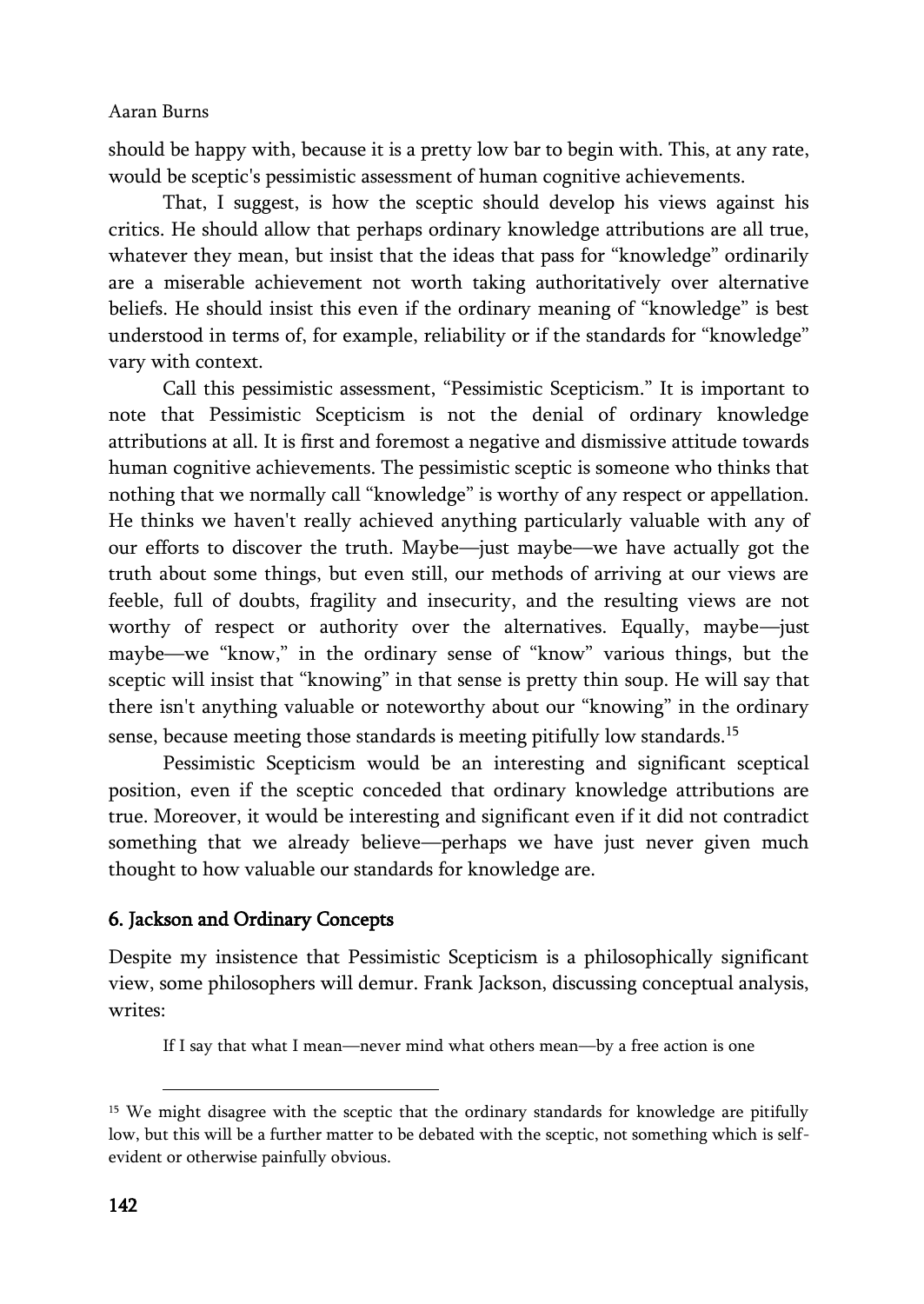#### Scepticism without Knowledge-Attributions

such that the agent would have done otherwise if he or she had chosen to, then the existence of free actions so conceived will be secured, and so will the compatibility of free action with determinism. If I say that what I mean—never mind what others mean—by 'belief' is any information-carrying state that causes subjects to utter sentences like 'I believe that snow is white,' the existence of beliefs so conceived will be safe from the eliminativists' arguments. But in neither case will I have much of an audience. I have turned interesting philosophical debates into easy exercises in deductions from stipulative definitions together with accepted facts. What then are the interesting philosophical questions that we are seeking to address when we debate the existence of free action and its compatibility with determinism, or about eliminativism concerning intentional psychology? What we are seeking to address is whether free action according to our ordinary conception, or something suitably close to our ordinary conception, exists and is compatible with determinism, and whether intentional states according to our ordinary conception, or something suitably close to it, will survive what cognitive science reveals about the operations of our brains.<sup>16</sup>

According to Jackson, the interesting philosophical questions are questions couched in terms of our ordinary concepts. Presumably what he says about "free action" and "belief" is the same sort of thing he would say about "knowledge." So, Jackson would argue that the interesting question about knowledge is whether or not we have "knowledge" in our ordinary sense of "knowledge." Thus, if the sceptic has an argument that we do not know anything, but his concept of knowledge is non-ordinary, his conclusion will not be that interesting. Why not? Jackson makes two points. The first is that using non-ordinary concepts in philosophical discussion turns interesting philosophical debates into 'easy exercises in deductions from stipulative definitions together with accepted facts.' The second is that if I frame my discussions using non-ordinary concepts I will not have much of an audience.

Consider Jackson's first point. A lot depends on whether the sceptic's argument is an "easy deduction," and that obviously depends on which argument is at stake. Consider a Cartesian sceptical argument for the conclusion that we do not know anything about the world around us. Such arguments typically depend on something like the assumption that I cannot tell—just by looking—that I am sitting at my desk and not deceived by an evil demon or having a grand hallucination. At least some philosophers have thought that I really can tell, or that if I can't, I can at least argue the claim that I am sitting at my desk from some more secure starting point. Now, I am not saying that these philosophers are right, but to take it that none of these accounts is viable and assume that if we grant the sceptic

<sup>&</sup>lt;sup>16</sup> Frank Jackson, *From Metaphysics to Ethics: A Defence of Conceptual Analysis* (New York: Oxford University Press, 1998), 31.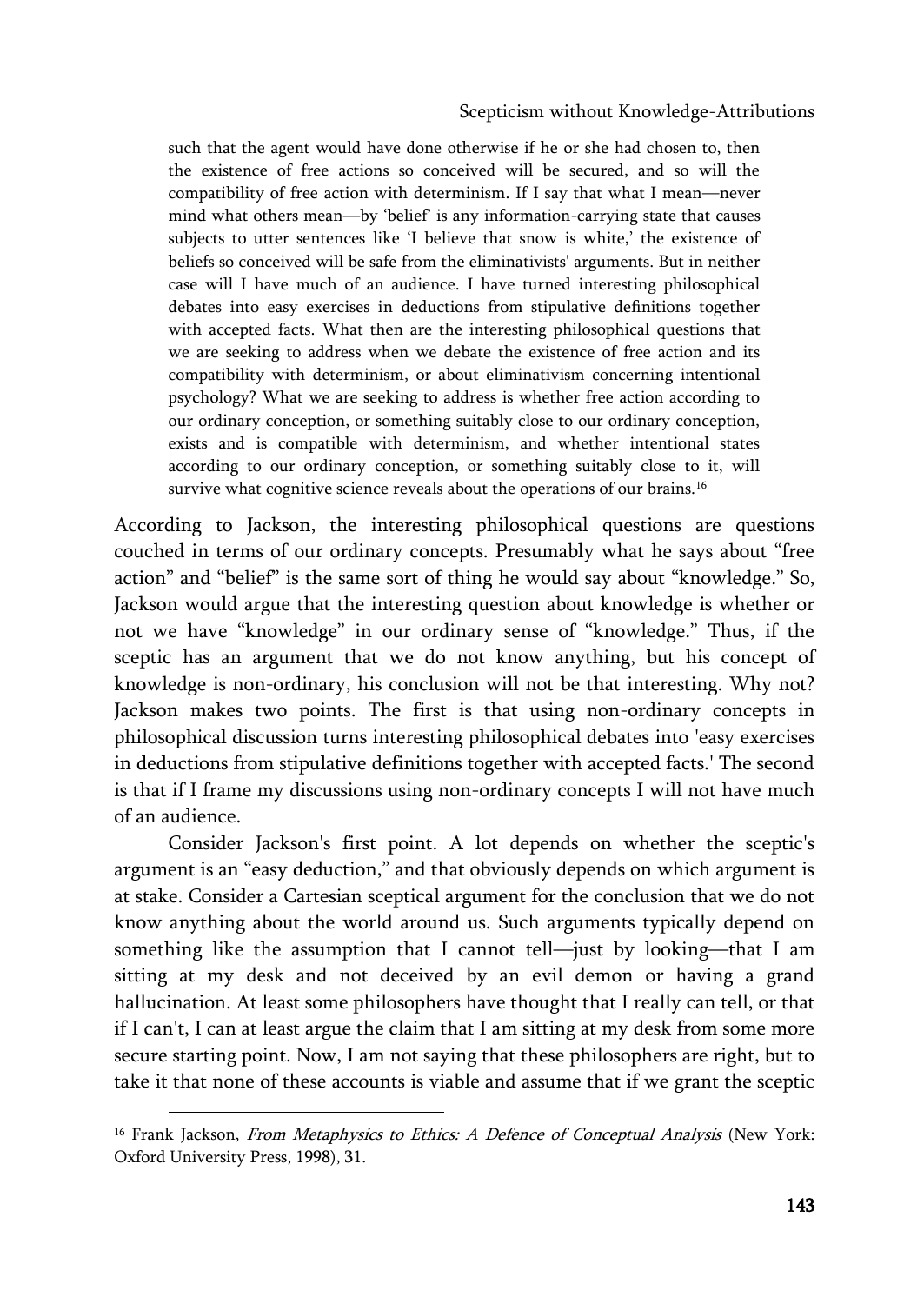his definition of "knowledge," his Scepticism follows as an "easy deduction," is to take quite a controversial position without much argument.

Yet, let us grant that the sceptic's argument is an easy deduction from stipulated definitions. I am not sure what relevance this has to the question of whether or not the sceptic's argument is interesting, since there is no reason to suppose that an interesting argument must be very complex. I am inclined to think that a simple argument for an independently interesting conclusion is more interesting than a complex argument for the same, because a simpler argument seems less likely to contain a mistake.

Turn now to Jackson's second point that a sceptical argument would not have much of an audience if it deploys non-ordinary concepts. Is it true that people are generally not interested in concepts which are different to their own? Many people are interested in scientific theories, even though the concepts used in science are very different to the concepts used in everyday life. What strikes at least some people as interesting about philosophy is precisely that it gives one the opportunity to consider radically different ways of viewing the world. There is no reason to suppose that using non-ordinary concepts makes people less likely to take an interest in sceptical arguments.

# 7. Too High Standards

I suspect that behind all of the insistence that Pessimistic Scepticism is not philosophically significant and the insistence that Semantic Scepticism is the only kind worth discussing is the old thought that the sceptic presupposes absurdly high standards for knowledge. The idea is, not merely that the standards of the sceptic are non-ordinary, but that they are just unnecessarily high; so high that it doesn't really matter if we can't meet them. The sceptic, according to the critic, is just whining that our beliefs don't meet some very intense set of standards that only a philosopher like Descartes would fantasize about. That this does lie in the background is at least suggested by Stroud's comparison with the physician argument and by the DeRose quote from earlier:

For skeptical arguments... threaten to show, not only that we fail to meet very high requirements for knowledge of interest only to misguided philosophers seeking absolute certainty, but that we don't meet even the truth conditions of ordinary, out-on-the-street knowledge attributions. They thus threaten to establish the startling result that we never, or almost never, truthfully ascribe knowledge to ourselves or to other mere mortals.<sup>17,18</sup>

<sup>&</sup>lt;sup>17</sup> DeRose, "Solving the Skeptical Problem," 4.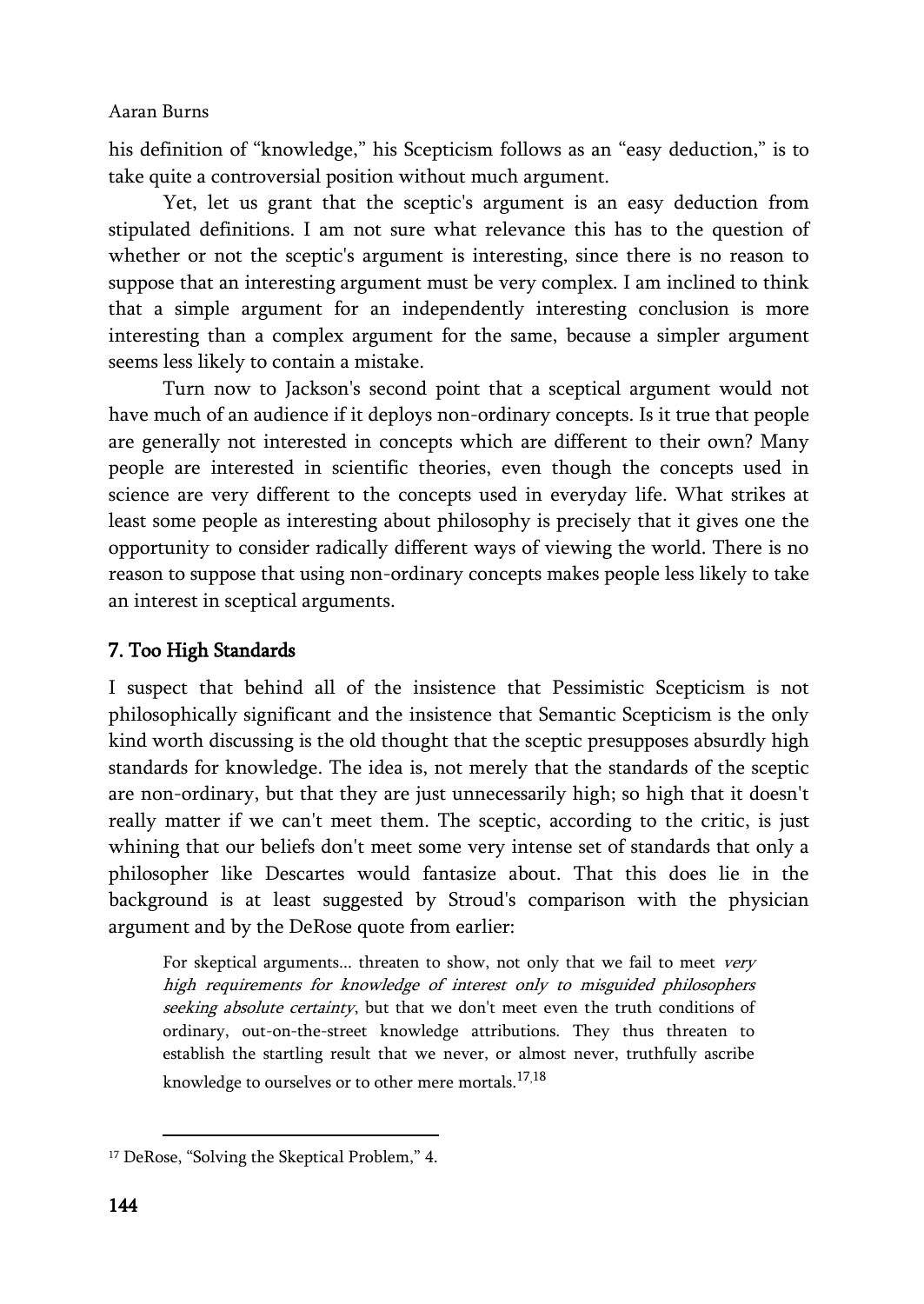DeRose writes here as though there are only two options for the sceptic. Either he whines about our inability to reach absolute certainty, or he denies "outon-the-street" knowledge attributions. If he takes the former line, we can object that absolute certainty is a ludicrously high demand of interest "only to misguided philosophers" and settle for lower standards. If he takes the latter line, he must use the word "knowledge" in its "out-on-the-street" sense and show that knowledge attributions are false. Yet, there are surely other options. The sceptic could set fairly modest standards for "knowledge," far short of absolute certainty, and yet take no interest at all in "out-on-the-street" knowledge attributions. That option is made quite attractive by the fact that contemporary arguments for Scepticism don't presuppose absolutely certain standards for knowledge. Their requirements are in fact fairly modest. Here is a brief overview of some of them.

A number of sceptical arguments work given the empiricist assumption that the only ways that humans have of knowing things about the world are sense perception and inferences from things learnt by sense perception.

There is the contemporary Cartesian Sceptical argument.<sup>19</sup> Say that two things, x and y, are perceptually indistinguishable to you only if x and y effect your visual system (they produces the same retinal image, or the same pattern of activity in the optic nerve), in the same way.<sup>20</sup> For example, Homer will be perceptually indistinguishable from a molecule for molecule replica of Homer just when the two would have the same effect on your visual system. The sceptic will maintain that if Homer is perceptually indistinguishable to you from his replica, then you do not know just by looking that who you are looking at is Homer, and the same for any x and y. Of course, my sitting at my desk (or any similar proposition about the physical world) is perceptually indistinguishable from classic sceptical hypotheses, like that I am a brain-in-a-vat having a massive hallucination. So I cannot know by perception that I am sitting at my desk. Or plainly, since I cannot tell just by looking that I am not in a sceptical scenario, I cannot know just by looking that I am sitting at my desk.<sup>21</sup> Combine that thought with the thought that, there is no good argument from anything I can know by sense perception to the claim that I am sitting at my desk, and we arrive at the conclusion that I cannot know that I am sitting there at all. The requirement for knowledge here isn't that, for any P, to know that P, S must be absolutely certain that P, but just that P can only be known

 $\overline{a}$ <sup>18</sup> My emphasis.

<sup>&</sup>lt;sup>19</sup> Jonathan Vogel. "Skeptical Arguments," Philosophical Issues 14, 1 (2004): 426-455.

<sup>&</sup>lt;sup>20</sup> Jonathan Vogel, "Skepticism and Foundationalism: A Reply to Michael Williams," Journal of Philosophical Research 22 (1997): 16

<sup>21</sup> Vogel, "Skepticism and Foundationalism,"11-28.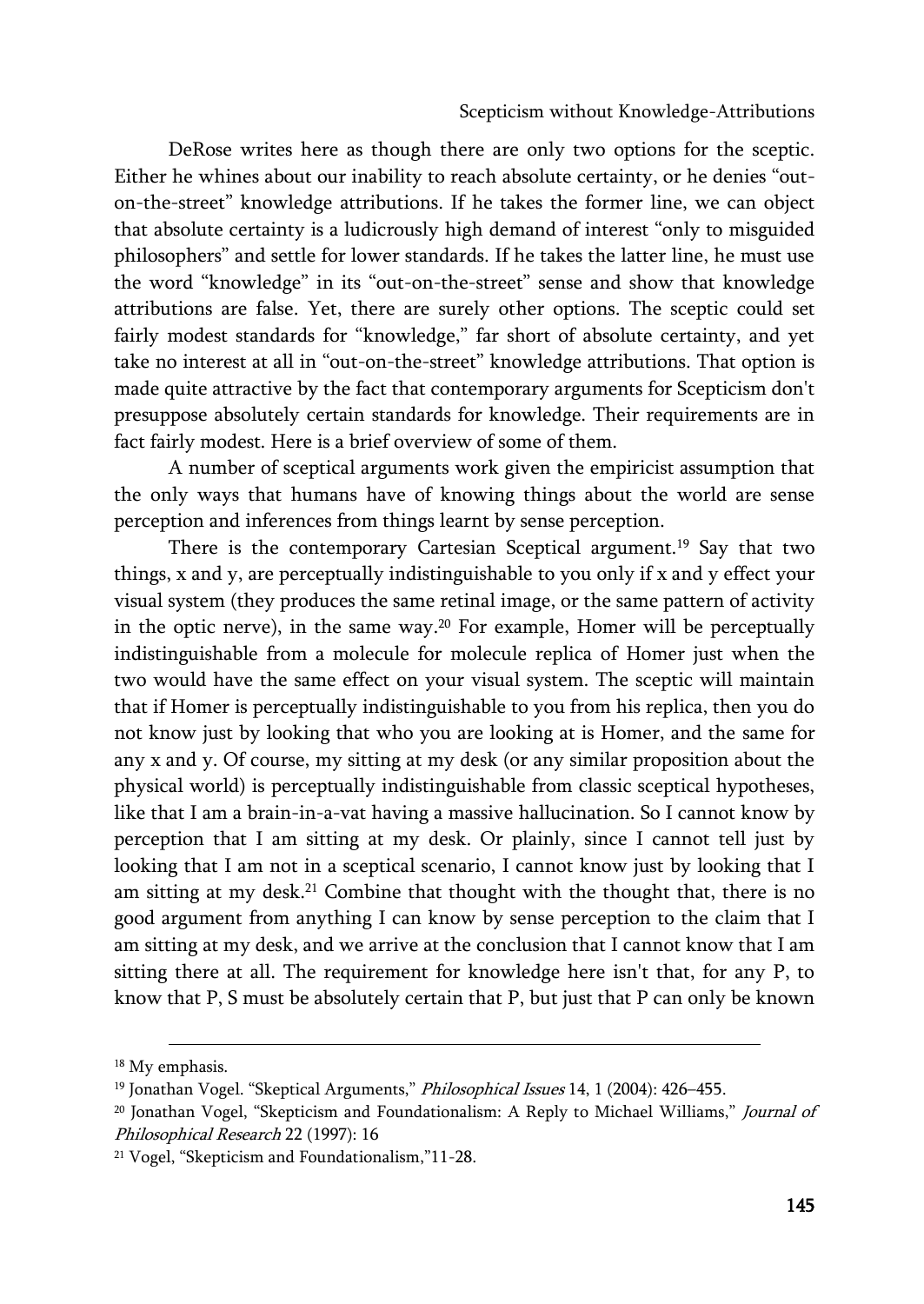either by perceptually distinguishing it from alternatives or by inferring it from things known by perception. The sceptic is free to say that any such inference could be merely probabilistic in character, so that his standards are a long way from a general requirement of certainty.

The idea that being able to perceptually distinguish x from y is a necessary condition for knowing by perception that x, will allow for the same sort of argument against our knowing that anyone else has feelings, emotions or thoughts. After all, a person with a mind has the same effect on my visual system as a mindless zombie who looks just like a person, and most philosophers think the usual arguments for the existence of other minds are painfully weak. Note again the requirement for "knowledge" here is not a general requirement of absolute certainty. The sceptic would be happy with either your being able to tell by perception that other people have minds, or with your giving an argument for it, and the argument need not be iron-clad; a good argument from analogy or inference to the best explanation would do the trick. Are there any other ways that humans can know things about the world beyond their own minds than by senseperception and inferences from what we learn by perception? The dominant empiricist tradition in philosophy says otherwise, and no-one has yet defended any other source.<sup>22</sup>

There is a sceptical argument against knowing that anything ever exists when we aren't looking (or otherwise perceiving).<sup>23</sup> I suspect that the argument can be run on most of the definitions of "knowledge" which contemporary philosophers favour, but it works given the currently popular sort of definition where knowledge means something like "true belief produced by a reliable process." The basic idea is this. I can know that something about the physical world is the case only by perception or inference from things I know by sense perception. But I cannot know that anything exists when I'm not perceiving it  $by$ perception, because that is a contradiction. On the assumption that I cannot know by inference that things exist when I'm not looking—and no one has ever made the argument—then I cannot know it at all. The belief seems to be completely groundless in any sense you might care about. Lest you think that the belief that things exist when you aren't perceiving them is of little consequence, if I do not know such things, then I don't know that any of my friends or family exist when

 $\overline{a}$ 

 $22$  Anil Gomes, "Skepticism about Other Minds," in *Skepticism: From Antiquity to the Present*, eds. Diego Machuca and Baron Reed (Bloomsbury Academic, 2018).

<sup>&</sup>lt;sup>23</sup> Aaran Burns, "Can I Know that Anything Exists Unperceived?" Logos and Episteme 9, 3 (2018): 245-260.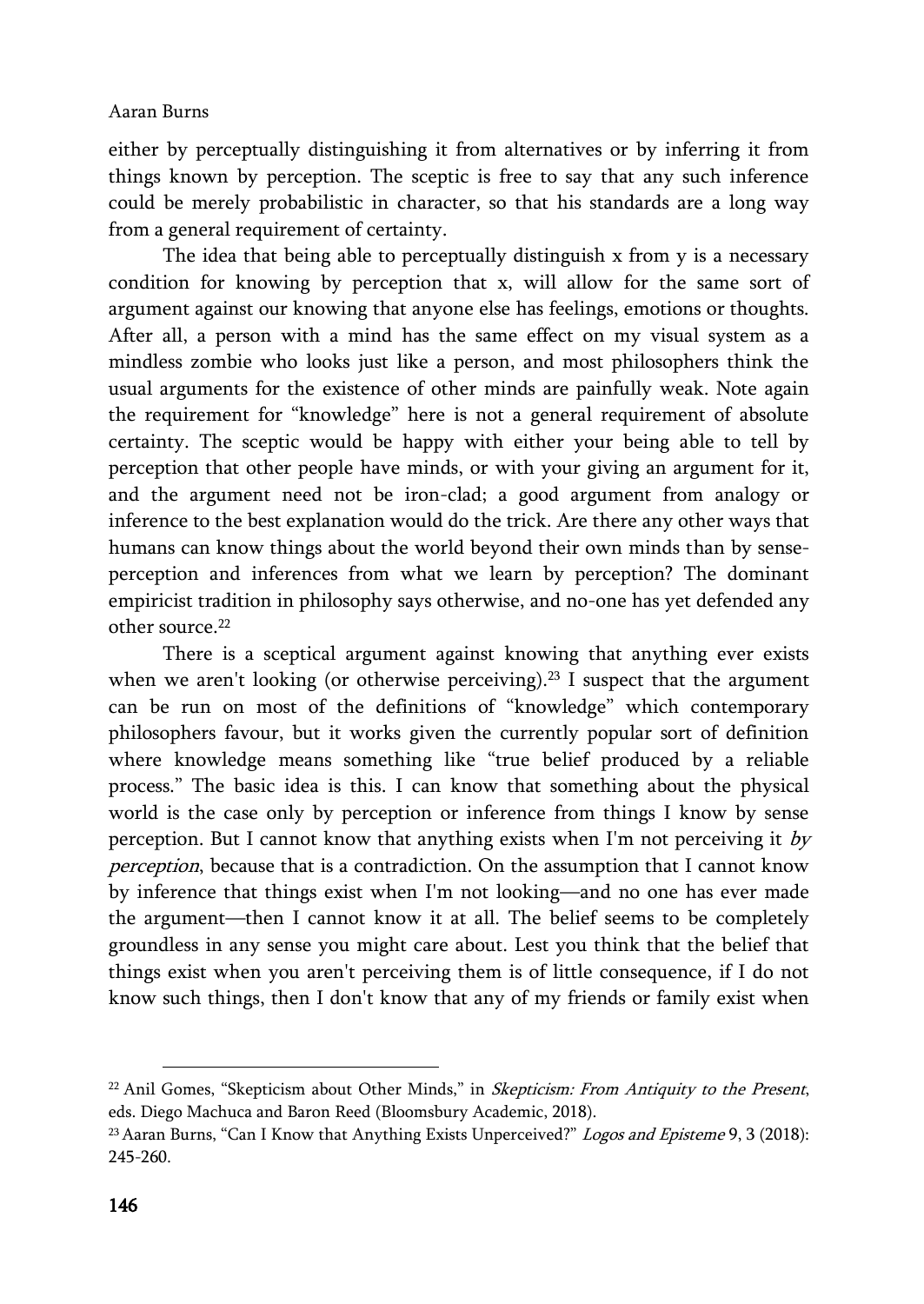I'm not around, nor that my kitchen exists when I'm not in it, nor even that the wall behind me exists when I'm not looking at it!

The point of Scepticism, as I am here thinking of it, is not that ordinary knowledge claims are false. It is, rather, that ordinary knowledge is just not that impressive. It might be that, in the ordinary sense of "knows," we know all sorts of things. But the sceptic, on the position I am here offering him, thinks that our system of beliefs or "knowledge" is depressingly doubtful. Ordinary human knowledge is in this sense a charade of little to no value.<sup>24</sup> The sceptic's assertion, "nobody knows anything" should be qualified to read, "nobody knows anything except, maybe, in a meagre, unimportant sense."

In the face of the sceptic's pessimism, its always open to the anti-sceptic to make the too high-standards objection whenever he feels under pressure. When the standards are set at certainty and the sceptic argues that nothing can meet them, the anti-sceptic complains of the sceptic's fantastically high standards, and lowers the standards to good but inconclusive reasons. When the sceptic argues that nothing can meet them either, the anti-sceptic complains again that the standards are pointlessly demanding, and abandons the demand for reasons all together, saying that it is enough when a belief is just caused in a reliable way. When the sceptic argues that a lot of the anti-sceptic's beliefs don't meet that standard either, the anti-sceptic might complain yet again, and retreat even further. How many of these moves are acceptable? When should we just admit that the sceptic's pessimistic attitude towards our belief system is a sensible one?

That is what the issue comes down to. Is the sceptic right to despair that we cannot meet his standards, or is he foolishly whining about our inability to meet fantastically high standards? The critic might say the latter, but if that is what is wrong with Scepticism, the problem  $isn't$  that his standards aren't the ordinary ones.

# 8. Conclusions

 $\overline{a}$ 

The pessimistic sceptic is defined by his pessimistic attitude towards human cognitive achievements, not by the denial of ordinary knowledge attributions. We need to argue with the sceptic on wholly different grounds when he is understood this way. The debate we must have is over whether his standards for knowledge are valuable, and whether there is any value in alternative standards. The question

<sup>&</sup>lt;sup>24</sup> Greco writes in this context that "even if there is some sense in which one does not really know without [meeting the sceptic's standards for knowledge], it does not follow... that knowledge in any ordinary sense requires that" (Greco, "Virtue, Luck and the Pyrrhonian Problematic," 31). That is indisputably true, but the pessimistic sceptic is not claiming otherwise.